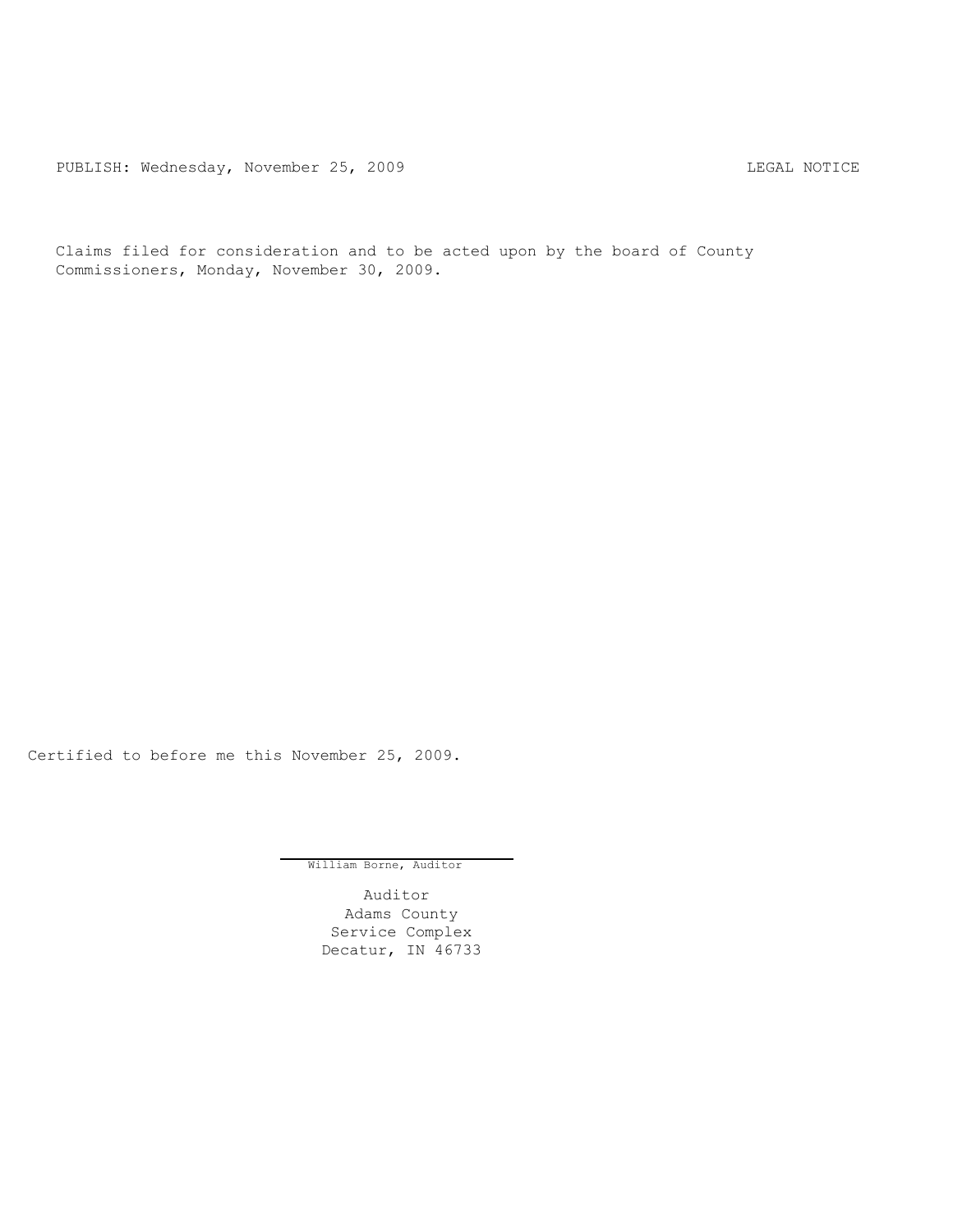

## **Claims Docket for Newspaper Adams County, Indiana**

## For Period: **10/17/2009** to **11/9/2009**

*313 W. Jefferson St. Decatur, IN 46733 (219) 724-2600*

Date Claims to be Paid: **11/30/2009**

| <b>Vendor</b>                    | <b>Amount</b> | <b>Vendor</b>                  | <b>Amount</b> |
|----------------------------------|---------------|--------------------------------|---------------|
| <b>Adams County Auto Supply</b>  | 422.65        | Adams County Economic Dev      | 51,138.00     |
| Adams Memorial Hospital          | 72.00         | Adams County Solid Waste       | 6.24          |
| Indiana Michigan Power           | 3,908.21      | American Health Care           | 649.46        |
| American Wire Rope & Slin        | 327.00        | Appraisal Research Corpor      | 4,425.00      |
| Arnold Lumber Company            | 257.61        | Berne Ready Mix                | 718.23        |
| <b>Berne Police Department</b>   | 132.00        | Hoosier Blue Flame             | 49.50         |
| Brateman's                       | 54.99         | Butler, Fairman, & Seufer      | 3,449.21      |
| Bowers, Charles                  | 2,302.92      | Chet's Pest Control            | 120.00        |
| Cintas Location #338             | 92.12         | City Of Decatur                | 4,673.06      |
| Clarke Mosquito Control P        | 465.25        | Decatur True Value             | 17.50         |
| <b>Complete Printing Service</b> | 1,946.20      | Computer Systems, Inc.         | 3,502.00      |
| Courtesy Ford, Inc.              | 18.17         | Craigville Telephone Comp      | 119.60        |
| Sigworth, Darrell W.             | 18.04         | Decatur Daily Democrat         | 2,020.08      |
| Decatur Tire Center              | 19.50         | Downing & Glancy Funeral Home  | 100.00        |
| Emergency Radio Service          | 1,561.00      | Geneva Police Department       | 33.00         |
| Gordon Food Service              | 3,466.02      | Hilty Engine Service           | 17.30         |
| Imaging Office Systems, I        | 256.93        | Indiana State Police Trai      | 157.00        |
| <b>Innovative Concepts</b>       | 213.70        | J & K Communications           | 975.00        |
| Janitors Supply Company          | 154.23        | K-Mart                         | 287.42        |
| Kiess Electric                   | 485.90        | Lehman Feed Mill               | 14.00         |
| Lica Construction Corpora        | 18,547.27     | Busse, Louise                  | 99.00         |
| Meshberger Brothers Stone        | 26,992.42     | Minds Eye Graphics             | 902.75        |
| Monroe Water Department          | 101.70        | Moser Motor Sales, Inc.        | 139.11        |
| National District Attorne        | 95.00         | Nena                           | 120.00        |
| Nipsco                           | 1,645.12      | Paul W. Reidenbach Equipm      | 83.50         |
| Professional Software Cor        | 25.00         | <b>REMC</b>                    | 180.00        |
| McIntosh, Rhonda L.              | 97.90         | Roto-Rooter                    | 220.00        |
| <b>Safety Systems</b>            | 862.80        | Selking International          | 4,216.94      |
| <b>Stone-Street Quarries</b>     | 71.98         | Smith, Teryl R.                | 22.41         |
| Print Shop                       | 3,062.24      | Sheets, Thomas Wade            | 20.11         |
| Top Supply Company               | 54.98         | <b>Tractor Supply Company</b>  | 111.10        |
| U.S. Postmaster                  | 11,192.00     | Underground Pipe & Valve,      | 179.00        |
| Wal-Mart / GEMB                  | 382.98        | Waste Management Of Fort       | 164.54        |
| Welder Services, Inc.            | 45.72         | D & D Auto Repair              | 277.63        |
| Christopher E. Harvey            | 228.00        | Fred A. Schurger               | 12.00         |
| Swiss City Veterinary            | 794.00        | National Serv-All              | 104.81        |
| Wards The Sign It Shop           | 205.00        | <b>Limberlost Construction</b> | 2,000.00      |
| CenturyLink                      | 204.56        | Imi Irving Material, Inc.      | 1,023.97      |
| CMC, LLC                         | 8,910.00      | Purdue University              | 40,181.48     |
| <b>B</b> Secure Alarm Systems    | 796.09        | Mary Beery                     | 92.00         |
| Universal Metalcraft, Inc        | 364.00        | Don Myers Plumbing             | 228.87        |
| Jackson Oil & Solvents, I        | 500.82        | Gopher                         | 567.24        |
| W. A. Jones And Son              | 97.10         | Dr. Michael Ainsworth          | 210.00        |
| C & P Machine                    | 718.98        | Zurcher Tire, Inc.             | 15,846.40     |
| Tom Magnan/Special Needs         | 397.23        | Matthew Bender                 | 549.06        |
| Kristina Buckner                 | 19.80         | Indiana Dept. Of Workforc      | 1,757.00      |
| Benicomp, Inc                    | 45,550.69     | Karen Fouts                    | 477.65        |
| <b>Expert Transmission</b>       | 95.78         | Pizza Hut                      | 56.45         |